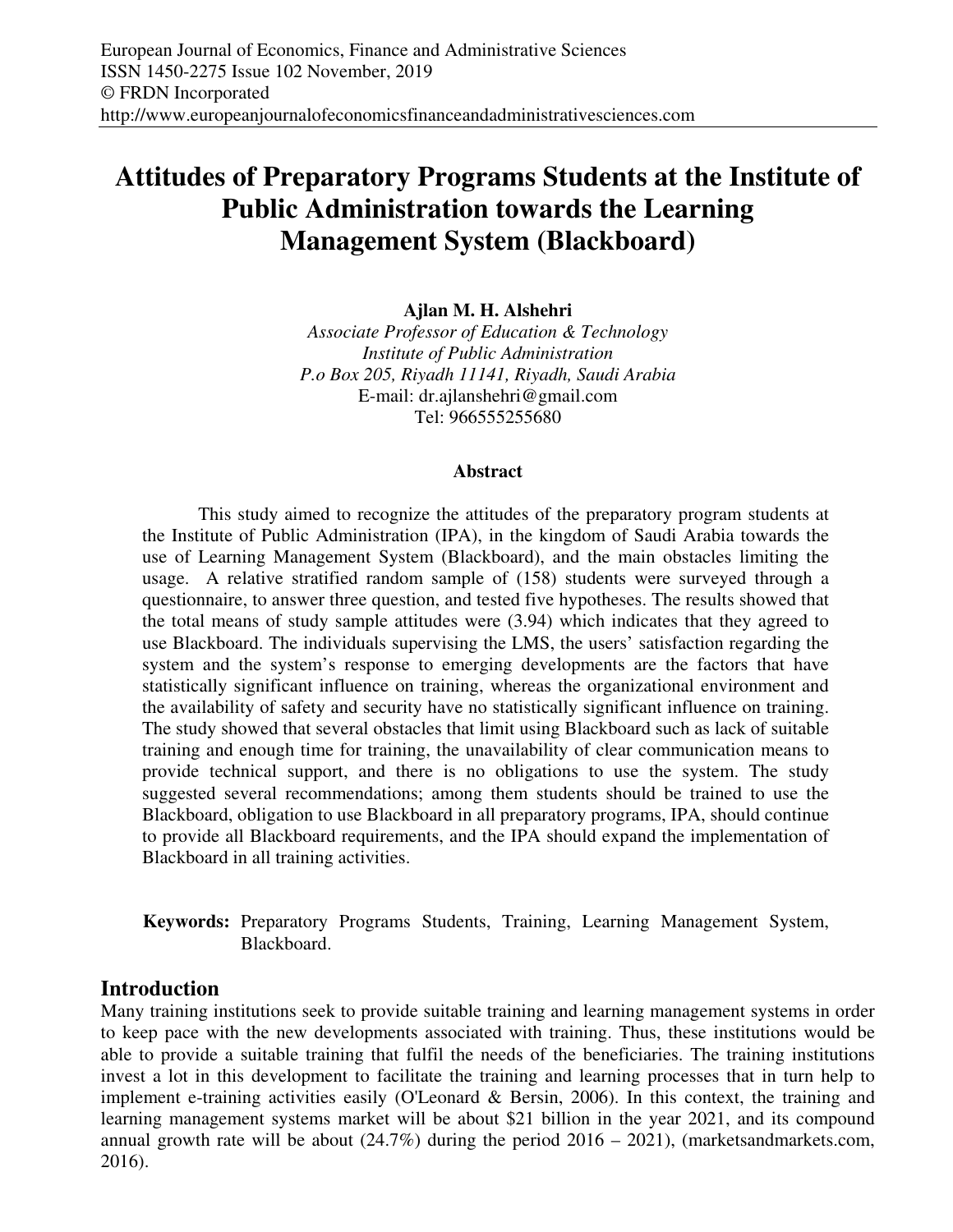With the rapid developments in ICTs, several training institutions adopted these systems in order to promote the training efficiency. Among these systems is the learning management systems (Blackboard). These platforms became an integral part of training process in several training institutions around the world. These platforms owe their continuous growth and development to the development of ICTs. These technologies became, during the 21<sup>st</sup> century, an integral part of training and learning processes as a way to facilitate and simplify their tasks, (Agarwa, and Lenka, 2018). As the e-training became a noticeable reality in training environments, these qualitative developments in the field of training stimulates the attention of researchers and practitioners regarding the evaluation of the usage of such systems and recognize the attitudes towards them, and the obstacles limiting their use. This, in turn, led to the importance of recognizing the attitudes of the students in the preparatory programs at the Institute of Public Administration in the Kingdom of Saudi Arabia towards the use of Learning Management System (LMS) (Blackboard), as well as the obstacles facing the students while using them.

## **First Section: General Framework of the Study Problem Statement**

Training is one of the most important process that all training institutions, regardless of their type, seek in a way that guarantees the development of trainees performance, and thus granting them necessary skills and knowledge that qualify them to the labour market. These institutions seek also to keep pace with the rapid developments in using training tools made available by technologies especially the information and communication technologies (ICT). More than two decades ago, the learning management systems (LMS) came to light and had a wide popularity in different training and learning environments. These systems, in turn, developed the training and learning processes. However, some environments suffer a lack of researches that focus on recognizing the attitudes of those using such systems especially students (Vogt, 2016).

As the use of electronic platforms, especially Blackboard, continues to grow in different training institutions in the Kingdom of Saudi Arabia; and as the attitudes are important in influencing the use of such platforms efficiently, as Davis (1989) indicated that the attitude affects the desire to use technologies in general. Anakwe & Kessler (2001) pointed out that the attitudes also influenced joining the curricula implemented electronically; and as the Institute of Public Administration implements the LMS Blackboard in the training process for almost ten years now; and as there are no studies; this study aims to recognize the attitudes of the students towards the use of such a platform and its influence on the training process, as well as identifying the main obstacles limiting its use in the training environment.

#### **Study Objectives**

This study aims to achieve the following:

- 1. Recognizing the attitudes of the preparatory program students at the Institute of Public Administration towards the use of Blackboard in training process.
- 2. Identifying the effect of Blackboard on training.
- 3. Finding the main obstacles limiting the use of Blackboard by students.
- 4. Suggesting suitable recommendations that aim to benefit from Blackboard in the training process.

#### **Study Questions**

To achieve the study objectives, this study aimed to answer the following questions:

1. What are the attitudes of preparatory program students at the Institute of Public Administration towards the use of Blackboard in training process?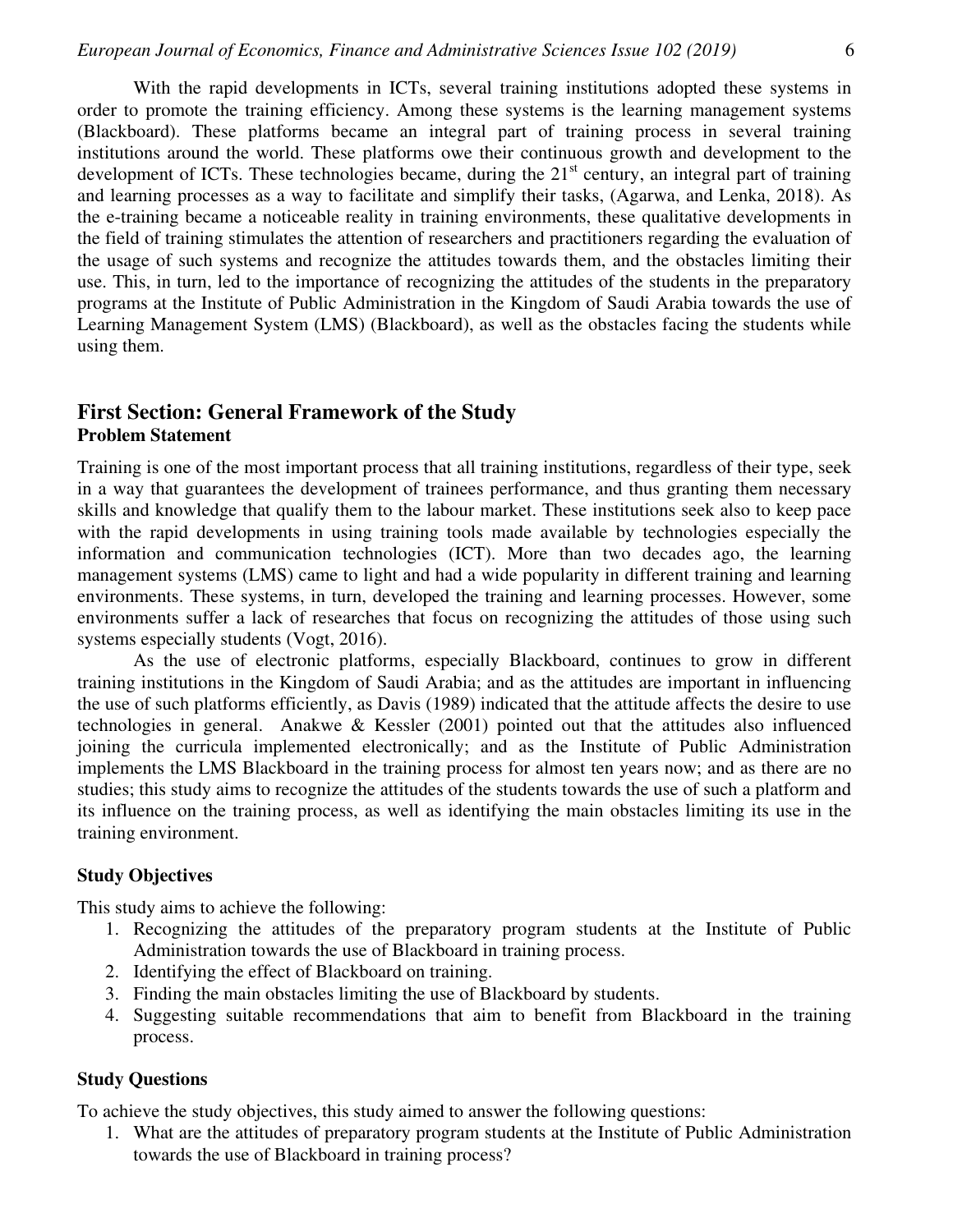- 2. What is the influence of using Blackboard on training from the point of view of preparatory programs students?
- 3. What are the main obstacles limiting the use of Blackboard from the viewpoint of students?

#### **Study Hypotheses**

The study hypotheses are identified in the following hypotheses:

Hypothesis 1: there is a statistically significant value at the significance level ( $a \ge 0.05$ ) regarding the individuals working on the Blackboard in training.

Hypothesis 2: there is a statistically significant value at the significance level (a  $\geq 0.05$ ) regarding the satisfaction of the users of the Blackboard in training.

Hypothesis 3: there is a statistically significant value at the significance level (a  $\geq 0.05$ ) regarding the response of Blackboard to the new developments in training.

Hypothesis 4: there is a statistically significant value at the significance level ( $a \ge 0.05$ ) regarding the organizational environment where the Blackboard is used in training.

Hypothesis 5: there is a statistically significant value at the significance level ( $a \ge 0.05$ ) regarding the safety and security of the Blackboard in training.

### **Study Model**

The study focuses on testing the influence of using Blackboard in training. To achieve this objective, the study variables were categorized in five dimensions; dimension 1: the individuals working on the system, and it is represented in study variables (1, 2, 3). Dimension 2: satisfaction of students using the system, and it is represented in study variables (4, 5, 6, 7, 8). Dimension 3: response of the system to the new developments, and it is represented in study variables (9, 10, 11, 12). Dimension 4: the organizational environment where the system is functioning, and it is represented in study variables (13, 14, 15). Dimension 5: safety and security of the system, and it is represented in study variables (16, 17, 18). As for the Dependent variable, it is represented in the study variables (19- 38) as shown in the following model.

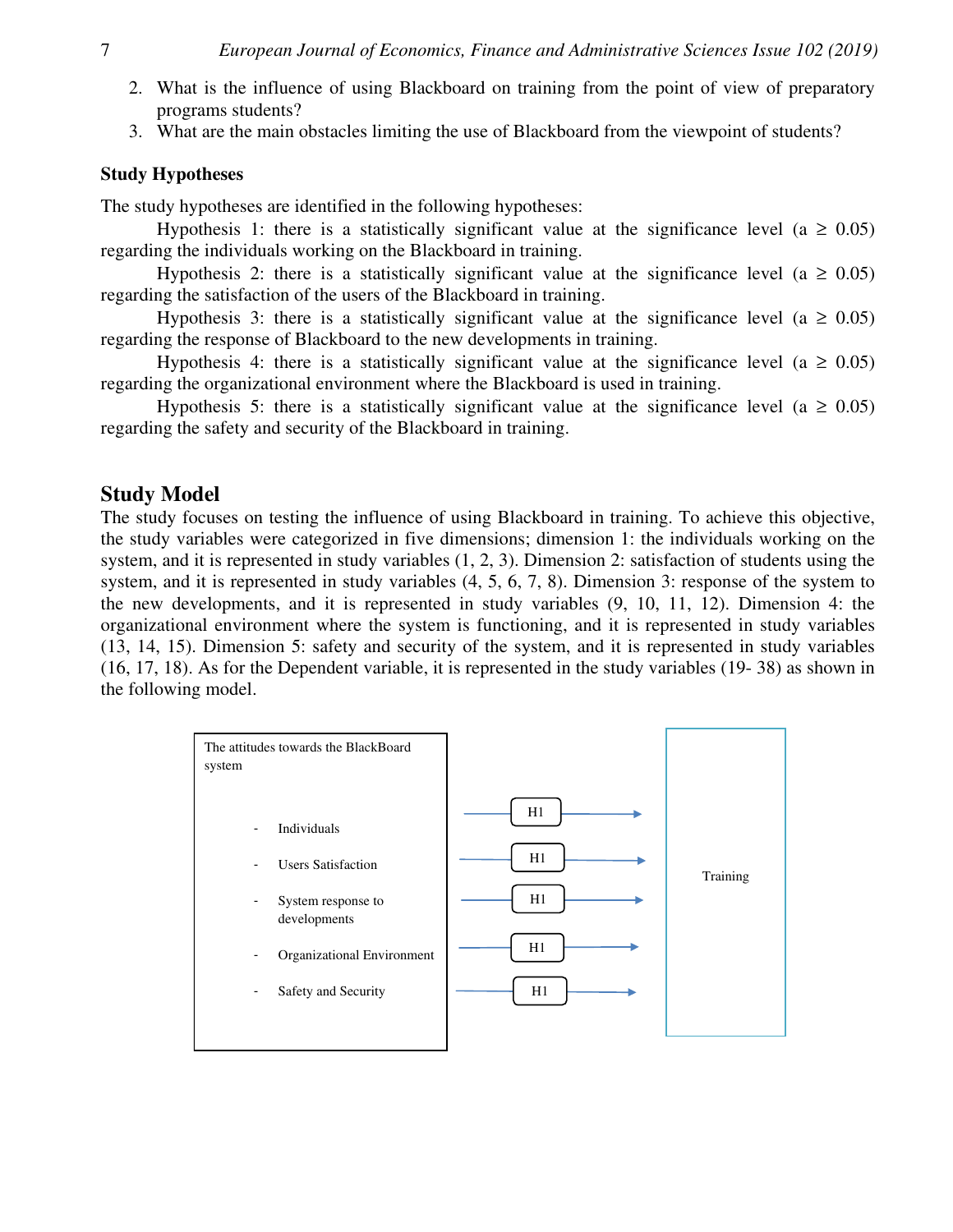#### **Study Importance**

The importance of this study originates from its focus on one of the most important platforms for etraining and learning which is Blackboard. The study will highlight this platform, recognize the attitudes towards it and its influence on training process, and the main obstacles that limit the use of this platform optimally in the training process. The study importance also stems from its being directed towards the preparatory programs students who actually use this platform in a way that guarantees benefitting from their views and opinions regarding using it. This is turn will help to use this platform in a better way in training environment at the IPA. The study also tackles the training themes specially in applying its modern trends whether technological tools or means. This will add a scientific dimension for the planners, practitioners and those interested in such advanced technological applications. The study also adds a practical dimension in that it enables to benefit from its conclusions and recommendations that may contribute in developing the use of such platforms at the level of the users whether students or both training or government entities supervising or benefiting from these platforms. This in turn will help in increasing attention towards these platforms in a way that achieves the sought objectives of the training process.

#### **Study Limitations**

The study limitations are represented in recognizing the attitudes of the students towards the use of Blackboard in the training process, and the main obstacles limiting such use. The study sample consisted of a group of students in the preparatory programs at the IPA. The study was conducted on the students who completed the second term of the (training) academic year 2018 – 2019.

#### **Section 2: Theoretical Framework and Previous Literature First: Theoretical Framework**

#### **Learning Management System**

Training institutions tend to provide modern training tools and methods including LMS to help provide the trainees the necessary skills and knowledge. This in turn will help in qualifying the trainee for work and imparting necessary skills and knowledge to the trainees in a way that enables them to perform their jobs in the future (Hassan, 2019). With the growth of these technological developments, several electronic learning management systems were used, including Blackboard, CMC, WebCT and Moodle, with the Blackboard as the most prominent of such systems. Blackboard became well known, this platform is considered one of the easy-to-use platforms by both students and staff, something which made of it one of the most famous platforms for education and training (Lane & Shelton, 2001).

Since Blackboard was first used, it is considered the most common platform among different educational and training institutions with regard to providing help and support in implementing electronic training and education (Zanjani, et al, 2017). Nuangchalerm (2017) suggested that it created a radical change in using LMSs. Alturki et al (2016) indicated that several educational and training institutions in the Kingdom of Saudi Arabia are benefitting from this platform for about ten years. Several studies (Zanjani, et al., 2017; Back et al., 2016; and Islam, 2013) pointed out that most characteristics and functions of electronic learning systems including Blackboard are not employed by users with their different levels. LMSs are defined generally as model software that help in documenting, tracking, preparing and providing electronic learning and educational courses (Zaharias & Pappas, 2016).

With the development of training tools and means based on the development of ICTs, e-training became known through such different platforms, and it affected, in turn, the patterns to provide and submit it to the beneficiaries. The technological tools influenced the individuals and improved their performance and living levels. Technology revolution specially ICTs influenced human education, training and learning and made the factor to quickly adapt to these changes one of the most important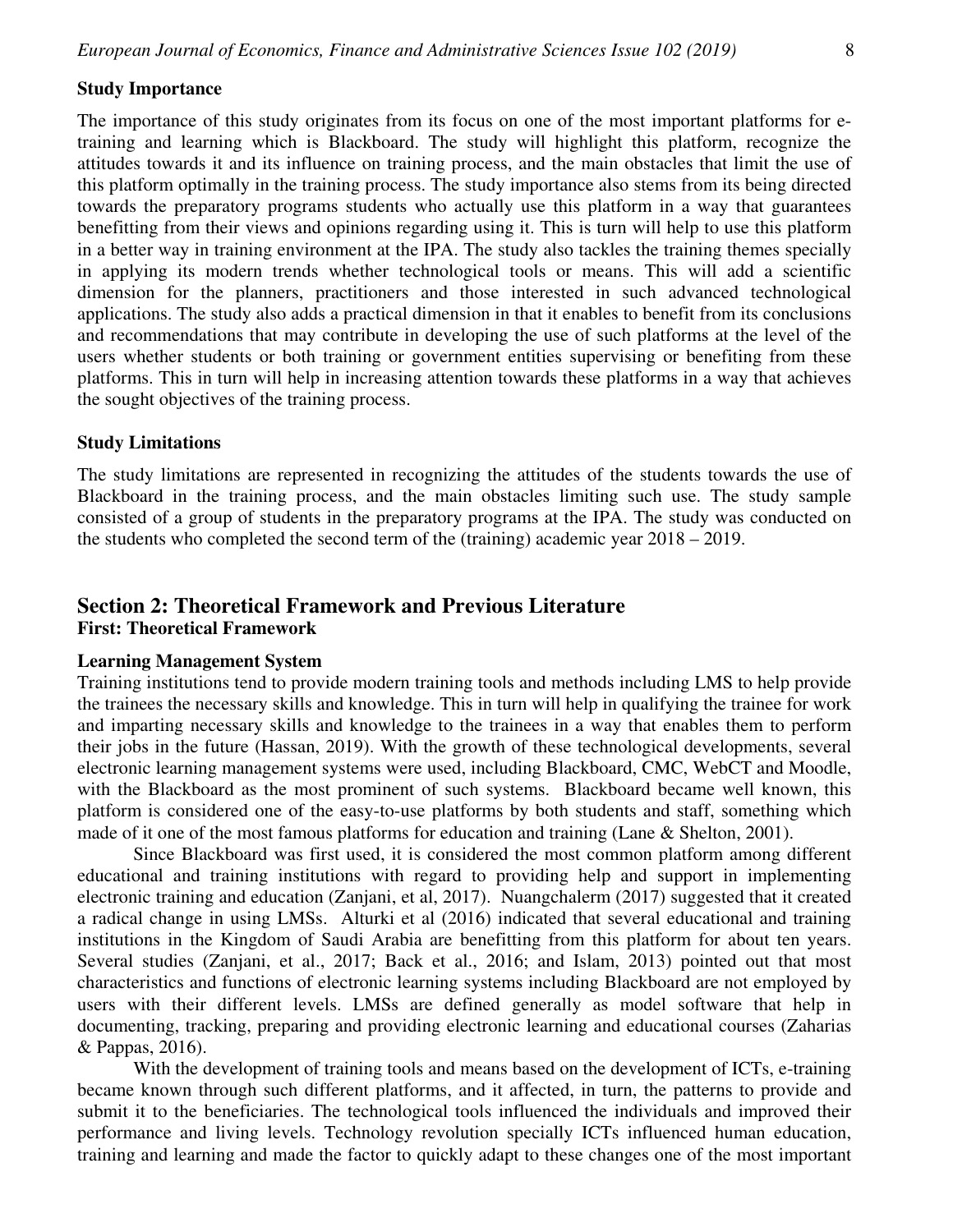economical and productivity factors (Muhammed 2018: 14). Both countries and training institutions devoted their attention to these modern trends as they realized the importance of e-training in recent years (Kanfer and Ackerman, 2004). In the Kingdom of Saudi Arabia, there is an increased attention to training and education as they are thought of as main feeders to fulfil the pressing needs for national development. This is reflected in the volume of government expenditure as the training, education, and workforce sectors enjoy vast importance. The state budget for the year 2019 allocated SAR 192 billion for the public education, higher education and training workforce. These allocations include what is allocated for the initiative programs to achieve the Kingdom Vision 2030 amounting to SAR 4.89 billion, in addition to what is allocated for the initiative programs to develop human capabilities (Ministry of Finance, State Budget Statement for the fiscal year 2019, P 63).

With these continuous developments in employing and integrating technology deliverables in this process, several training patterns appeared as a result of the influence of such platforms including Open Training, Distance Training, E-training, Digital Training, Mobile Training, Online Training, Virtual Training and Blended Training. These training patterns are generally characterized by their dependence on electronic means between the trainer and the trainee. They depend on providing content through modern communication means with no regard to the boundaries of time and place. Another advantage of such patterns is that they improve relations between the workers and enhance the spirit of cooperation and belonging (Musa, 2018). As technology possess a vast importance in the training process, it gained the attention of firms by employing it in different fields. The Training Industry Report for the year 2018 in the United States of America indicated that there is a rise in using technologies in the year 2018 as about (25.6%) of training hours are done directly online or through ICTs. The Report also pointed out that (10.2%) of training is done through virtual training (Training Magazine, 2018).

#### **Obstacles Facing LMSs**

Despite the wide spread of LMSs, they face several challenges. Milheim (2006) suggested several challenges including achieving effective communication between the trainer and the trainees, effective response of the trainees, and the lack of skills of beneficiaries regarding dealing with advanced technological means and tools. Higazi et al. (2006) pointed out several challenges such as the provision of e-training needs in general, lack of efficiency of human capabilities, the importance of time element in training on technology, diverse technological tools and means that can be applied in blended learning.

Ettinger, Holton, and Blass (2006) identified experiences and difficulties faced by several firms when trying to employ e-training. They indicated that e-training can't be necessarily employed to replace traditional training, and it is considered a solution for all problems these firms face in training. They also stressed the importance to identify training needs carefully as this will lead to using technology not just applying technology. They indicated the importance to choose the suitable time for employing e-training in order to guarantee individuals participation and thus success of the experiment. They also stressed on the number of workers who will be granted the opportunity to learn through such system and the influence of that on work. There are also specific difficulties related to applying etraining in a number of companies regarding time, employees, the adopted technology and measuring the effects of training. Groveman (2007) suggested several challenges such as the provision of suitable technological tools and means, lack of skills to apply blended e-training skills regarding design and implementation, assessing blended e-training content. Alghamdi (2008) pointed out several challenges including lack of financial resources to provide hardware and supplies, lack of usage skills, scarcity of professional cadres to adopt such kind of training, high costs associated with employing hardware and equipment, lack of participation by the trainees, and focus on cognitive aspects.

Alsherman (2015) suggested that these challenges can be categorized in challenges related to adopting technology, challenges related to electronic aspect or general administrative challenges. Several challenges facing the adoption of e-training can be spotted. The most prominent of these challenges is the rationalization of the use and adoption of technologies in training specially from the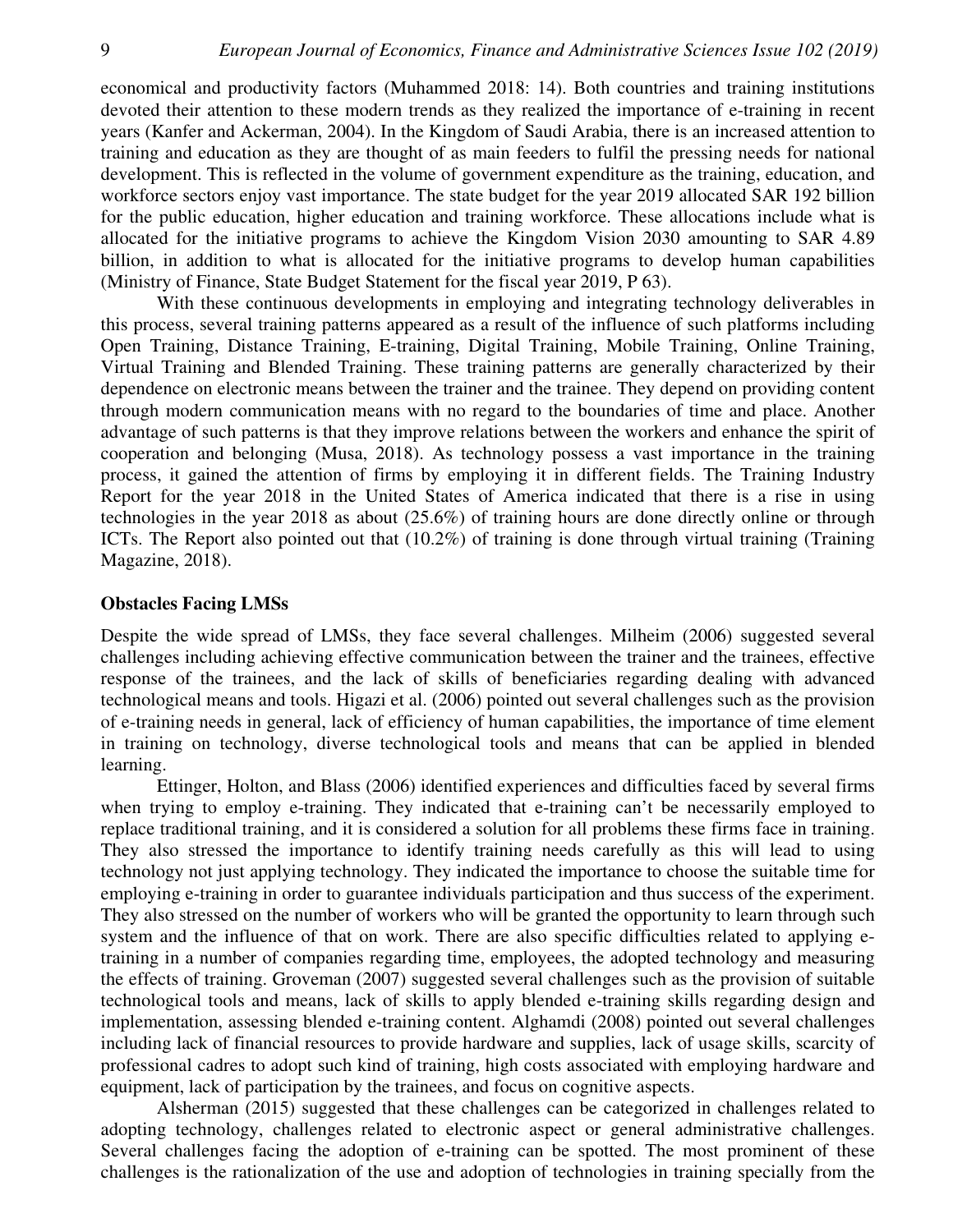viewpoint of relation between these technologies and other different technological components both on the organizational or technological levels. To overcome such diversified challenges, the individual efforts might not be sufficient to do so as these challenges require organizational and collective efforts specially with rapid developments in modern technologies. The main challenges to be pointed out especially in developing countries are lack of awareness of the importance of these strategies in training, and the vitality to employ them in different practical environments. This is maximized by the lack of qualified trainers in the field of training, unfamiliarity with the different developments in modern scientific methods that can adopted in the field of training in developing countries. This might be a result of the lack of financial resources and little attention towards these new trends in training. Other main challenges are the adoption of modern strategies of training and lack of main components of training environments. This, in turn, will help in employing these new strategies in preparing the suitable training environment. Some environment are still possessing the traditional patterns and weak

components of training rooms, smart labs and facilities that may contribute to the adoption of these

### **The Institute of Public Administration and LMSs**

modern strategies and training methods.

The Institute of Public Administration (IPA), was established in 1961, as an autonomous government body with the aim of increasing the efficiency of civil employees and preparing them scientifically and practically to shoulder their responsibilities and practice their jurisprudence in a way that increases administration level, support the foundation of national economy development and contribute in administrative organization and provide consultation in administrative problems, prepare researches related to administration affairs and enhance cultural relations in the field of public administration. The IPA began implementing preparatory programs since the 1970s and their number amount to (11) programs in different majors (The Institute of Public Administration, 2009). To keep pace with Kingdom Vision 2030, the Institute designed (21) preparatory programs. The Institute also keeps pace with the new trends in e-training by adopting LMS (Blackboard) for more than 10 years now. The Institute uses Blackboard in the preparatory programs to facilitate training process and as a main feeder in the training process according to modern trends in training.

#### **Second: Previous Studies**

Training and learning management systems in general captured the attention of several researchers and practitioners. In this part, the researcher will explore the most important studies related to study theme. Jones & Jones (2005) conducted a comparative study between the attitudes of students and teachers towards usage and effectiveness of LMS including Blackboard in Midwestern University in the United States of America. The study population included (971) students. The study conclusions stated that students' attitudes were positive, learning process through LMS were useful, students were confident in their ability to use the systems, the communications were made easy, and these systems influenced the improvement of learning process generally.

Khaddash and AL-Hadrami (2006) conducted a study with the objective of recognizing the impact of using Blackboard in the subject of accounting in order to evaluate its use and acceptance by students. The study sample was (70) students registered in accounting subject in the accounting department in the Hashemite University. The study conclusions revealed a high acceptance to use subjects prepared for the use of Blackboard, and that it has a positive impact on skills level. The study also revealed that the students faced certain difficulties such as the pressures on computer labs to use the subject and the repeated difficulties to electronically log in subject website. Alobiedat & Saraierh (2010) conducted a study in order to explore the students' attitude towards the use of educational platforms in Granada University in Spain. The study sample included (258) of college students in the Faculty of Education. The study indicated that there are positive attitudes towards using education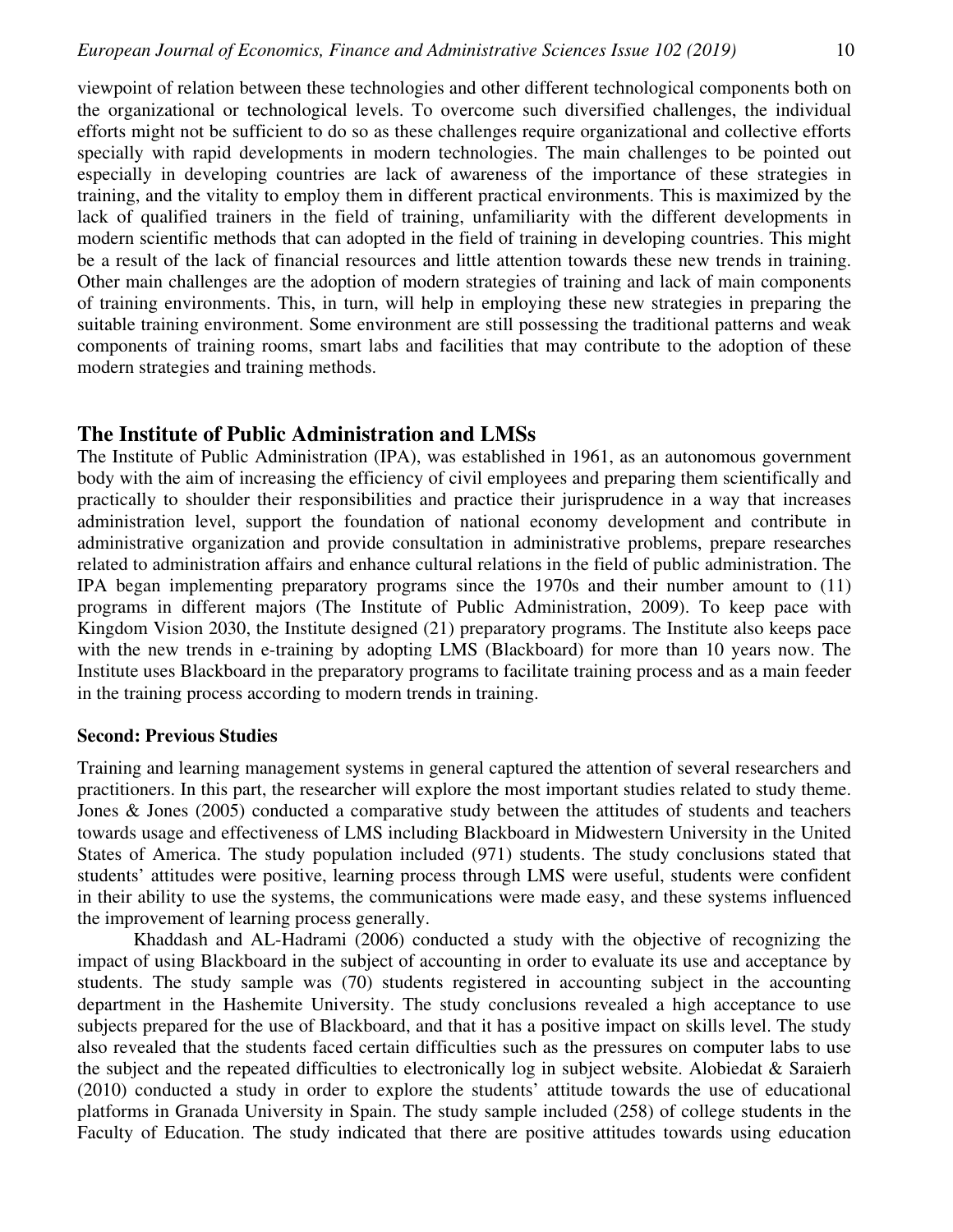platforms and there are other differences that may be attributed to students as a result of possessing technological means such as computers and the suitable access to the internet respectively.

Aljarrah (2011) performed a study on the attitudes of Jordanian University students joining the higher diploma program in information and communication technology in the faculty of education towards using the Blackboard in their education. The study sample was (365) students. The study attained some conclusions; the most important of which is that the study sample have positive attitudes towards using Blackboard in their learning as it helped students by facilitating learning process and increasing their participation and collection. The study concluded the importance of adopting such systems in learning and developing similar software to enhance educational efficiencies for students, and proceeding towards achieving effective electronic learning for all people in society.

Mazrou (2011) conducted a study aiming to verify the influence of activating LMS Blackboard. The study was conducted on the students registering in Economy 2 (202) as the first curriculum to be activated at the level of Administrative Sciences Faculty in King Khaled University. The study conclusions indicated a positive impact of eLearning on the students' academic achievement in this curriculum. It also limited students' absence in this curriculum. The study concluded the importance of continuous evaluation and development of LMS and the gradual transformation to eLearning. Alamro (2012) performed a study on the reality of using LMS Blackboard by students and faculty staff members in Education Technology Department, King Saud University. The study population were (20) students and (19) staff members. The study attained several conclusions; the most important of which are that the study population strongly agree that the characteristics of system components are very useful for flexible and effective communicating. The main disadvantages of the systems, from the point of view of students are that the staff members do not regularly follow the curriculum website. The study concluded that it is important to publish a digital manual for students on how to use Blackboard.

Alsadhan (2015) prepared a study to reveal the attitudes of students and faculty staff members in the faculty of Information and Computer in Imam Mohammed bin Saudi Islamic University towards using LMS Blackboard. The study sample were (533) student, the study conclusions revealed a positive attitude towards the system by the students as it amounted to (3.46). the study suggested several recommendations; the most important of which are spreading this experiment in all faculties in the University and providing continuous training for students on how to use the system. Alrandi  $\&$ Abaelkhil conducted a study in (2016) to recognize the extent to which LMS Blackboard is being used by students in the last year in the faculty of social sciences, Kuwait University, and how they benefit from the system, as well as the positive and negative aspects and the difficulties facing the users. The study population were (179) students. The study concluded that there are positive attitudes towards using the system and that the system is easy to use though there are some obstacles that may limit its use such as the system has phone application, lab computers are not efficient, and slow maintenance. The study recommended that it is imperative to provide support and maintenance, encourage students to use different functions in the system by granting them extra grades to motivate them to use it.

Umar & Almasaby (2017) conducted a study that aimed to recognize the influence of using Blackboard on developing the attitudes of Najran University Students towards e-Learning. The study included and purposive sample of (26) students. The study conclusions revealed that the attitudes of the students were neutral in pretest, positive in posttest, and that the Blackboard was effective in developing attitudes towards mobile eLearning. The study conclusions also identified some obstacles limiting Blackboard such as the difficulty to transfer and download big files on smart devices, and the difficulty to upload files to the curriculum website.

Alqahtani & Alturki (2018) carried out a study to measure the perceptions of higher studies students at the Faculty of Education, King Saud University towards the usefulness and easiness of LMS Blackboard, and the relation between these perceptions and using the elements of the Blackboard. The study concluded that there is an agreement among study sample regarding the existence of a relation between the perception of higher studies students regarding the usefulness and easiness of LMS Blackboard. The study recommended the importance of training the students on how to use the system, and explore their opinions about the main problems facing them when using LMS Blackboard.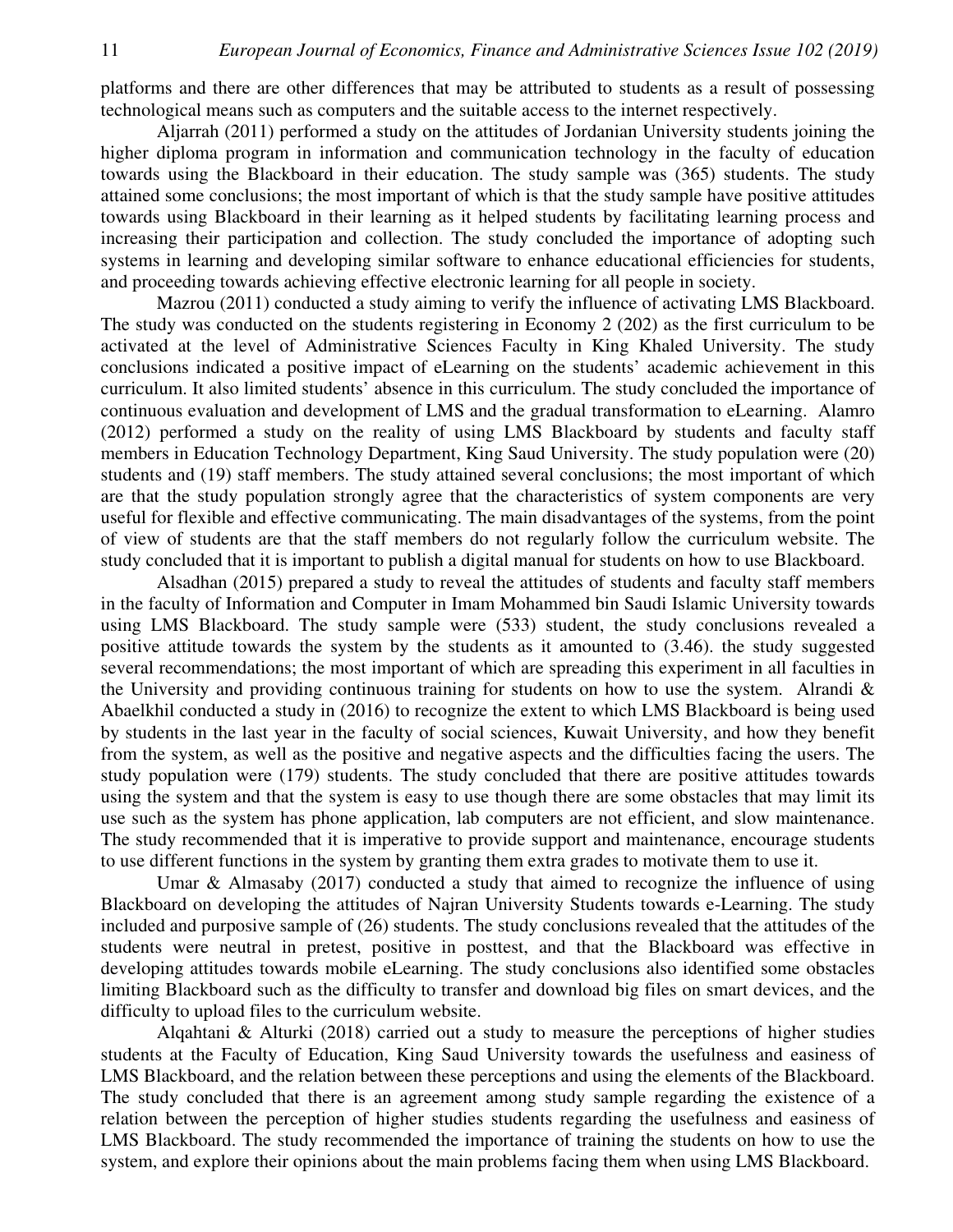Alshehri (2018) conducted a study with the objective of knowing the reality of using LMS Blackboard by students and English teachers at the Faculty of Educaiton at King Khaled University. The study sample were (51) students in General Diploma Program in the Faculty of Education. The study concluded that students are always using announcements, alerts, curriculum contents and grades. Whereas they use averagely description-informing, design, curriculum terms, and informing of the details of curriculum teacher, forum participation, performing electronic tests, and sending and receiving messages. The conclusions also revealed that students rarely use blogging, dairies, calendar and address book. Uziak et al (2018) carried out a study to explore the opinions of students and trainers towards the use of Blackboard to present a curriculum in mechanical engineering in Botswana University. The study conclusions indicated that students were generally comfortable to use the Blackboard and it helped to improve their communication with other trainers in general. The study recommended that this system should be used in other curricula.

Kassem (2018) conducted a study on the adoption of Blackboard as an LMS system in English Department at Prince Sattam bin Abdul Aziz University, Kingdom of Saudi Arabia. The study aimed to explore the influence of using Blackboard as an interactive environment on students' writing skills in English Major. The study sample were (30) students in writing curriculum in English major, level 5. The study concluded that there is a positive influence of using Blackboard in developing writing skills in English Major, and the students have a positive attitude towards using Blackboard in learning process. The study recommended that it is important that the university continue to encourage the use of Blackboard, conduct other studies to investigate the impact of using Blackboard.

Binyamin et al (2019) carried out a study that aimed to investigate the factors influencing students using LMSs in higher education institutions. The study sample were (833) of students registering in three Saudi public universities. The study revealed that the perception of the ease of use based on Technology Acceptance Model (TAM) is influenced by six factors as follows: content quality, ease to move through the system, easy access, interactivity, educational measurement, and learning system. The study revealed that the expected benefit is affected by five parameters i.e. content quality, educational support, interactivity through the system, educational measurement and perception of ease-to-use.

Ebrahim (2019) conducted a study with the objective of exploring the readiness to accept the change to adopt LMS Blackboard in Prince Sattam bin Abdul Aziz University in the Kingdom of Saudi Arabia. The study focused on three variables; readiness to accept the change, change of beliefs and change resistance. The study sample were (340) of students and faculty staff members in the university, the study conclusions indicated that the readiness or acceptance of change is a multidimensional variable affected by several factors such as content, change of beliefs, individual difference and resisting change. The conclusions suggested that the investigated sample were aware of change benefit and their beliefs were strong, but they lack readiness to change. Gharawy (2019) carried out a study on the acceptance of public employees in the Kingdom of Saudi Arabia to e-training provided by the IPA through Ethrai Platform. The random sampling consisted of (4494) public employees. The study concluded that there are two factors who have direct impact on using e-training i.e. incentives and usage behavior. There is an indirect influence for a number of factors such as external influence, content quality, technical support, and ease of access. The study recommended that it is important that the government agencies should raise the employees' efficiency to use computer, continue to raise the quality level of electronically submitted content, continue to provide technical support, and make employees aware of the importance of e-training in general.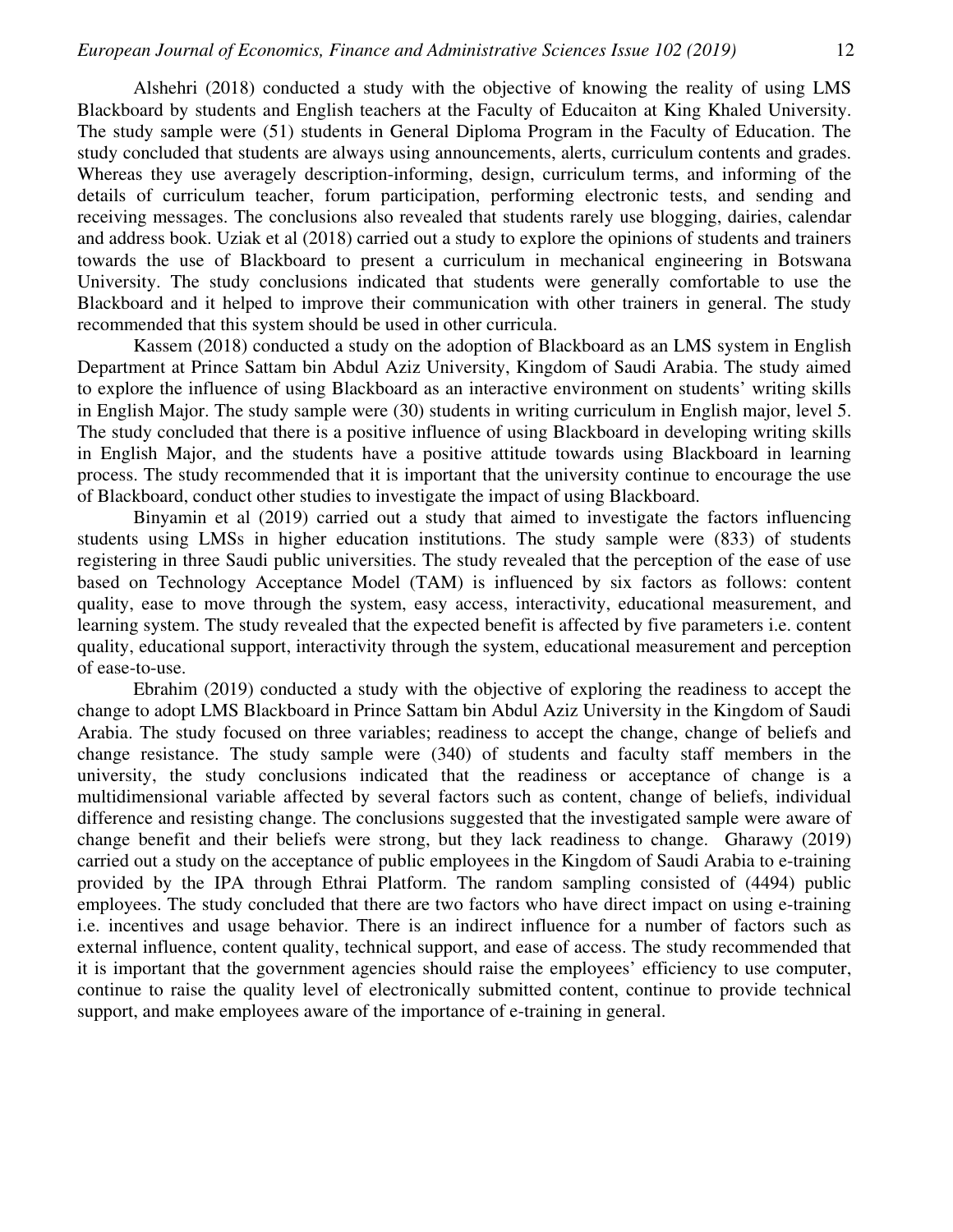# **Section 3: Methodological Procedures of the Study Study Methodology**

The study adopted the analytical descriptive approach. This approach is suitable for such studies as it attends to tendencies, desires and attitudes in a way that gives a clear picture of real life, designing indicators and establishing forecasts (Mahjoub 2017). The previous literature on study theme were explored, the opinions of a relative stratified random sampling of students in the preparatory programs were examined in order to be familiar with their tendencies towards LMS Blackboard in the Institute of Public Administration, its influence on training and the main obstacles limiting its use.

### **Study Population and Sample**

The study population is all students in preparatory programs directed to high school graduates at the Institute of Public Administration's headquarters in Riyadh in the second term of the academic year 2018/2019. The number of those students is (745) studying in nine main programs. To identify sample size, Krejcie and Morgan equation was used (Abdulrahman, 2013). The equation resulted in a minimum sample size amounting to (254) students. To select students participating in the study, the relative stratified random sampling was adopted as a random sampling method where subjects are distributes on layers (programs) according to the layer representation ratio. The next equation explains how to specify the sample size for each program (Daniel, 2016): sample size from layer = total sample size  $\times$  layer size / population size as illustrated in the following table.

|   | Program                     | <b>Number of students</b> | <b>Required sample size</b> |
|---|-----------------------------|---------------------------|-----------------------------|
|   | Accounting                  | 147                       | 50                          |
|   | Human Resources Management  | 128                       | 44                          |
| 3 | <b>Banking Businesses</b>   | 90                        | 31                          |
| 4 | Marketing and Sales         | 11                        |                             |
|   | Materials Management        | 80                        |                             |
| 6 | Hospital Administration     | 114                       | 39                          |
|   | <b>Executive Secretary</b>  | 73                        | 25                          |
| 8 | <b>Computer Networks</b>    | 60                        | 20                          |
| 9 | <b>Computer Programming</b> | 42                        | 14                          |
|   | <b>Total</b>                | 745                       | 254                         |

| Table 1: |  |  |  | <b>Study Sample and Population</b> |
|----------|--|--|--|------------------------------------|
|----------|--|--|--|------------------------------------|

As per the relative stratified sampling, the questionnaires were sent to students. Number of retrieved questionnaires amounted to (162) at the rate of (64%), (4) of them were excluded due to uncomplete answers. Thus, the number of complete questionnaires valid for statistical analysis is (158) representing (62%) of all distributed questionnaires.

# **Data Collection Tool**

The researcher adopted the survey method as a data collection tool. The questionnaire consisted of three sections. To verify the validity of the tool, it was submitted to six arbitrators from the IPA in order to identify the suitability of questionnaire variables. The stability test was verified by distributing the questionnaire to a random sample of (14) students registering the Executive Secretary program. Pearson Correlation Coefficient was identified and its degrees ranged between (0.56) and (0.96) at significance level (0.01). Reliability for each dimension of study's five dimensions was calculated as per their hypotheses using Cronbach's coefficient alpha. It is evident from table (2) that study tool reliability coefficient (Cronbach's coefficient alpha) ranges between (0.81 – 0.87) for study dimensions, and (0.84) for all study variables. It is clear based on Cronbach's coefficient alpha that all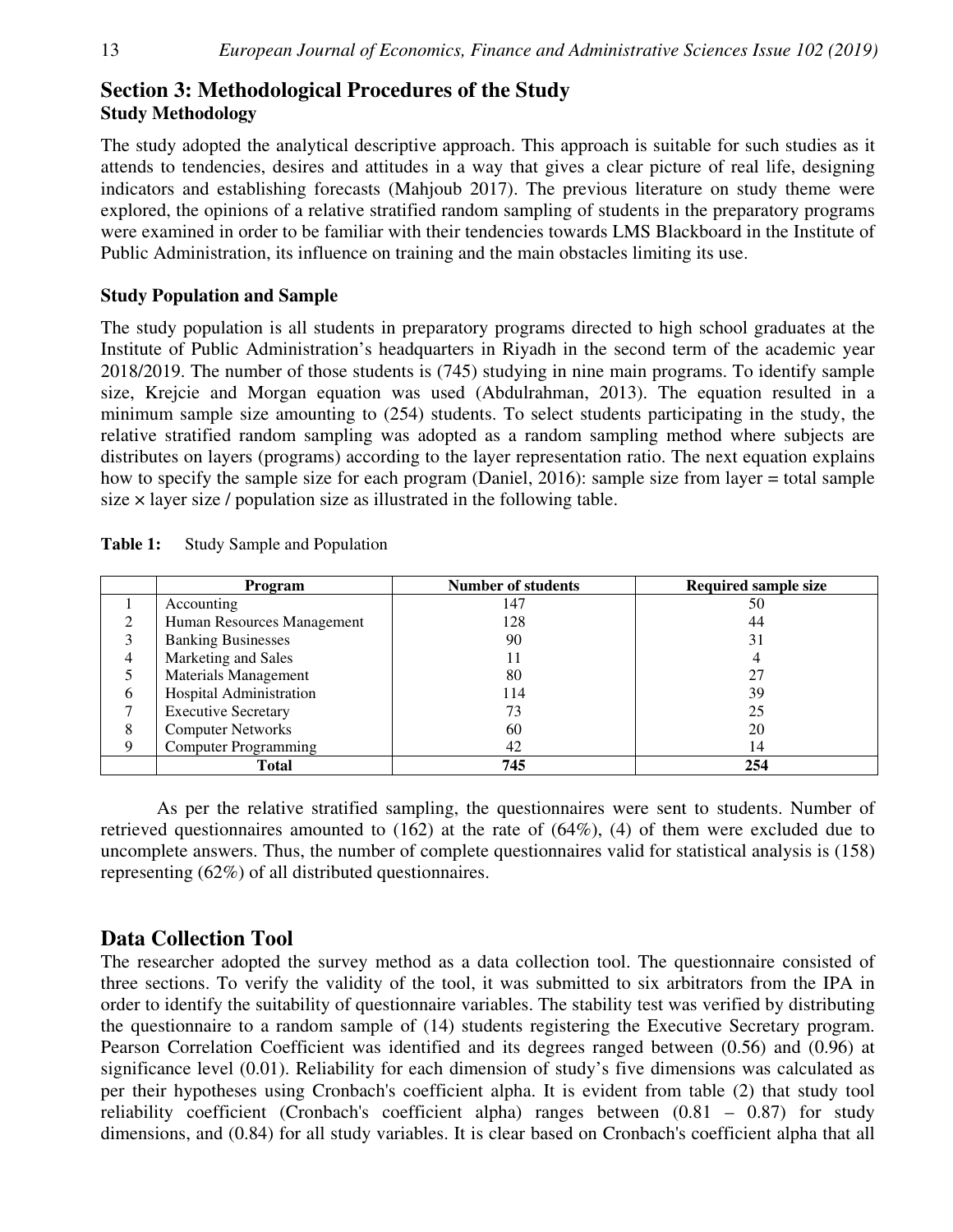values are greater than the minimum value valid for verifying measure reliability i.e. (0.70) (Sekaran and Bougie, 2016).

|                                                   | <b>Dimension</b>             | <b>Number of statements</b> | <b>Cronbach's coefficient</b><br>alpha |  |
|---------------------------------------------------|------------------------------|-----------------------------|----------------------------------------|--|
| First                                             | <b>Individuals</b>           |                             | 0.86                                   |  |
| Second                                            | User satisfaction            |                             | 0.83                                   |  |
| Third                                             | System response to variables |                             | 0.82                                   |  |
| Fourth                                            | Organizational environment   |                             | 0.87                                   |  |
| Fifth                                             | System safety and security   |                             | 0.84                                   |  |
| Effect on training<br>Sixths (Dependent Variable) |                              | 20                          | 0.81                                   |  |
|                                                   | <b>Total Variables</b>       | 38                          | 0.84                                   |  |

| Table 2: | <b>Study Tool Reliability Coefficient</b> |  |  |
|----------|-------------------------------------------|--|--|
|----------|-------------------------------------------|--|--|

# **Study Data Analysis**

The study adopted several statistical methods using SPSS (ver. 25) as the descriptive statistics styles (frequencies and ratios) were used in order to identify the attitudes of study sample. The Linear regression equation was adopted to test study hypotheses in order to recognize the influence of LMS Blackboard on training at the Institute of Public Administration from the points of view of students according to the study hypotheses related to individuals working on the system, user satisfaction, its response to emerging developments, availability of organizational environment, and availability of safety and security in the system.

# **Section 4: Field Study Conclusions and Recommendations First: Students' Attitudes towards LMS Blackboard**

To answer the first questions the study poses, "What are the attitudes of preparatory programs students at the Institute of Public Administration towards using LMS Blackboard in training process?", the researcher specified, as per the theoretical framework of the study, (38) variables through which the most important attitudes of study sample towards LMS Blackboard in training process can be identified. The researcher asked the subjects to identify their attitudes according to Likert Scale Quintet; strongly agree (5), agree (4), NA (3) disagree (2), strongly disagree (1). To interpret study sample responses, the researcher calculated the range  $1=(4-5)$ , then it was divided on the number of measure cells to get the right length of the cell  $0.8 = (5/4)$ , and then the cell length was added to the lowest value of the measure (1). The results are shown in the following table.

| <b>Mean</b>   | <b>Interpretation</b> |
|---------------|-----------------------|
| $1 - 1.80$    | Strongly disagree     |
| $1.81 - 2.60$ | Disagree              |
| $2.61 - 3.40$ | NA                    |
| $3.41 - 4.20$ | Agree                 |
| $4.42 - 5$    | <b>Strongly Agree</b> |

**Table 3:** Interpreting Mean Response of Study Sample

To verify the attitudes of study sample towards LMS Blackboard, the arithmetical mean and standard deviation were calculated as shown in the following table.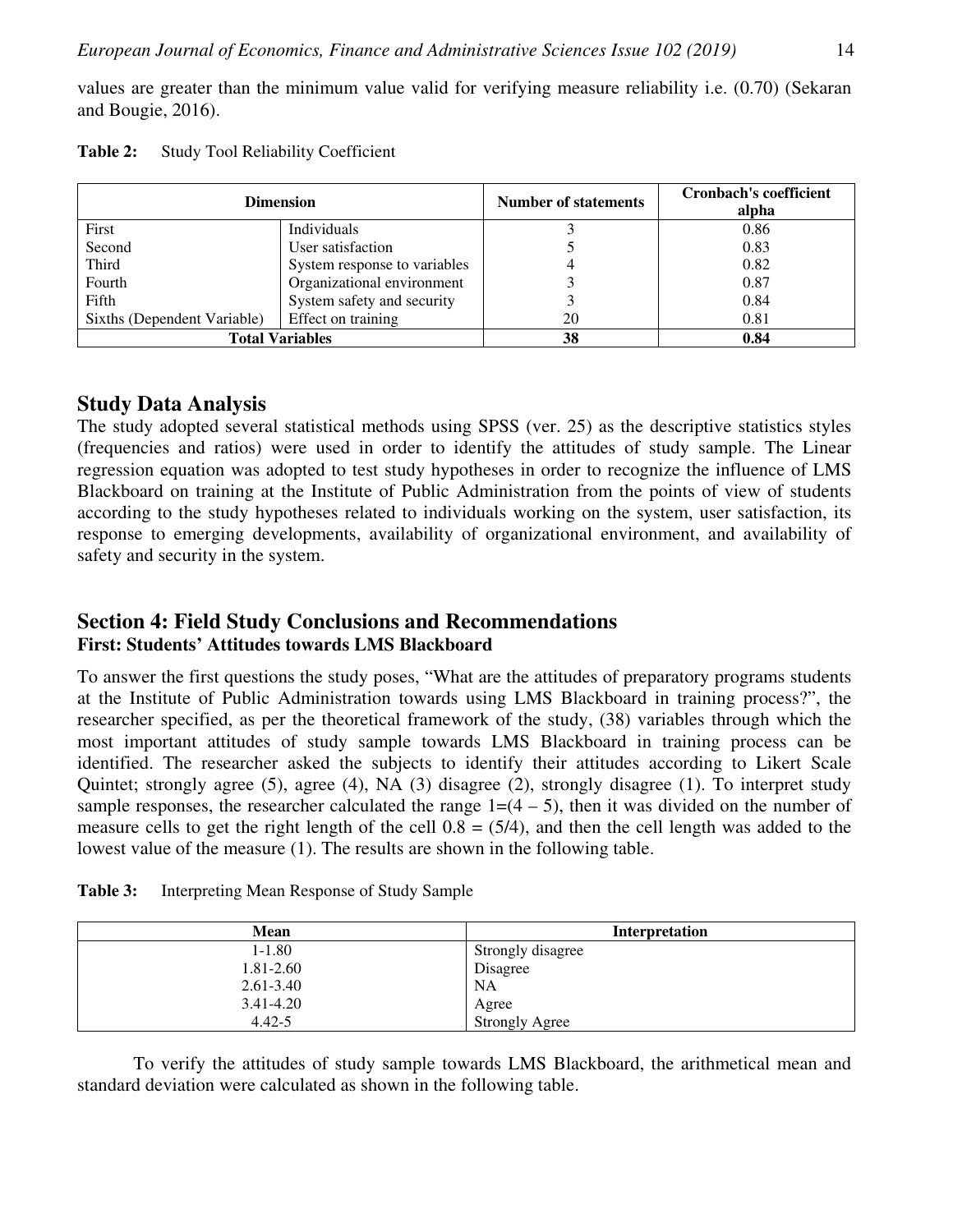| ${\bf N}$      | <b>Variable</b>                                                                                               | (M)          | Std. Dv        | <b>Agreement point</b> | order                |
|----------------|---------------------------------------------------------------------------------------------------------------|--------------|----------------|------------------------|----------------------|
| 1              | Individuals supervising the system are highly qualified                                                       | 3.65         | 1.101          | Agree                  | 34                   |
| $\overline{c}$ | I possess the ability to use and handle Blackboard                                                            | 3.80         | 1.006          | Agree                  | 25                   |
|                | I am satisfied with the performance of those supervising                                                      |              |                |                        |                      |
| 3              | <b>Blackboard</b>                                                                                             | 4.11         | 0.968          | Agree                  | 12                   |
| 4              | Blackboard is easy to use                                                                                     | 4.31         | 0.843          | <b>Strongly Agree</b>  | 1                    |
| 5              | The system includes all training activities                                                                   | 3.45         | 1.165          | Agree                  | 38                   |
| 6              | I rely greatly on the system for training process                                                             | 3.68         | 1.188          | Agree                  | 32                   |
| $\overline{7}$ | The system provides a wide space online to accomplish                                                         | 3.93         | 0.997          | Agree                  | 22                   |
|                | required training activities                                                                                  |              |                |                        |                      |
| 8              | I am generally satisfied with the Blackboard                                                                  | 3.73         | 1.234          | Agree                  | 28                   |
| 9              | The system provides information despite the diversity and<br>increase of training activities at the Institute | 4.04         | 0.816          | Agree                  | 17                   |
|                | The system includes accurate and documented data despite                                                      |              |                |                        |                      |
| 10             | their diversity and recency as per training activities                                                        | 3.69         | 1.076          | Agree                  | 30                   |
|                | The Institute provides advanced hardware and software that                                                    |              |                |                        |                      |
| 11             | help using the system accurately and quickly                                                                  | 4.20         | 3.175          | Agree                  | 6                    |
| 12             | The system does not suffer technical problems while in use                                                    | 3.65         | 1.094          | Agree                  | 35                   |
| 13             | There is a huge support from the Institute's Management to                                                    | 3.69         | 0.803          | Agree                  | 31                   |
|                | use Blackboard in training                                                                                    |              |                |                        |                      |
| 14             | The organizational environment at the Institute encourages                                                    | 3.88         | 0.816          | Agree                  | 24                   |
|                | dependence on Blackboard in training                                                                          |              |                |                        |                      |
| 15             | The Institute's faculty staff members encourage using the                                                     | 3.92         | 0.913          | Agree                  | 23                   |
|                | system<br>The Institute provides enough protection for hardware and                                           |              |                |                        |                      |
| 16             | software of Blackboard                                                                                        | 3.80         | 1.125          | Agree                  | 26                   |
|                | The Institute implements sanctions on those who violate                                                       |              |                |                        |                      |
| 17             | using Blackboard                                                                                              | 3.72         | 0.944          | Agree                  | 29                   |
|                | Blackboard is highly efficient in organising and managing                                                     |              |                |                        |                      |
| 18             | data and information related to training                                                                      | 3.79         | 1.479          | Agree                  | 27                   |
| 19             | The system helps continuous communication with the trainer                                                    | 4.18         | 0.682          | Agree                  | 7                    |
| 20             | The system helps continuous communication between the                                                         | 4.01         | 0.662          | Agree                  | 18                   |
|                | students                                                                                                      |              |                |                        |                      |
| 21             | The system helps to manage and invest in time                                                                 | 3.65         | 1.077          | Agree                  | 36                   |
| $22\,$         | The system helps to do assignments online                                                                     | 4.05         | 0.962          | Agree                  | 16                   |
| 23             | The system helps to do tests online                                                                           | 4.08         | 0.613          | Agree                  | 13                   |
| 24             | The system encourages to try other platforms for training                                                     | 4.16         | 0.718          | Agree                  | 10                   |
|                | and learning                                                                                                  |              |                |                        |                      |
| 25             | The system provides the suitable training content                                                             | 4.00         | 1.022          | Agree                  | 19                   |
| 26             | The system includes several training activities                                                               | 3.97         | 0.840          | Agree                  | 21                   |
| 27<br>28       | The system provides additional training resources<br>Blackboard provides engaging training                    | 4.22         | 0.921          | Strongly agree         | $\overline{4}$<br>20 |
| 29             | The system includes updated content                                                                           | 3.98<br>3.68 | 1.055<br>0.966 | Agree<br>Agree         | 33                   |
| 30             | The system includes diversified and recent training styles                                                    | 4.07         | 0.978          | Agree                  | 14                   |
| 31             | The system enhances self-training                                                                             | 4.23         | 0.747          | Strongly agree         | 3                    |
| 32             | The system helps to increase collection level                                                                 | 3.58         | 1.331          | Agree                  | 37                   |
| 33             | The system helps to facilitate training process                                                               | 4.17         | 0.815          | Agree                  | $\overline{9}$       |
| 34             | The system is an important means for training in the future                                                   | 4.21         | 0.944          | Strongly agree         | 5                    |
| 35             | The system helps lifelong training                                                                            | 4.13         | 0.754          | Agree                  | 11                   |
| 36             | The system achieves economical saving for students                                                            | 4.18         | 0.761          | Agree                  | $8\,$                |
| 37             | The system promotes trainee's self confidence while training                                                  | 4.25         | 0.593          | Strongly agree         | $\overline{2}$       |
| 38             | The system helps to document training process                                                                 | 4.06         | 1.001          | Agree                  | 15                   |
|                | <b>Total</b>                                                                                                  | 3.94         | 1.005          | Agree                  |                      |

**Table 4:** Study Sample Attitudes towards LMS Blackboard

The above-mentioned table presents the attitudes of study sample towards LMS Blackboard. The table shows that the variable "Blackboard is easy to use" has the highest mean as it reached (4.31), whereas the variable "the system includes all training activities" has the lowest mean as it amounts to (3.45). According to the average measure adopted in this study, it is clear that all variables have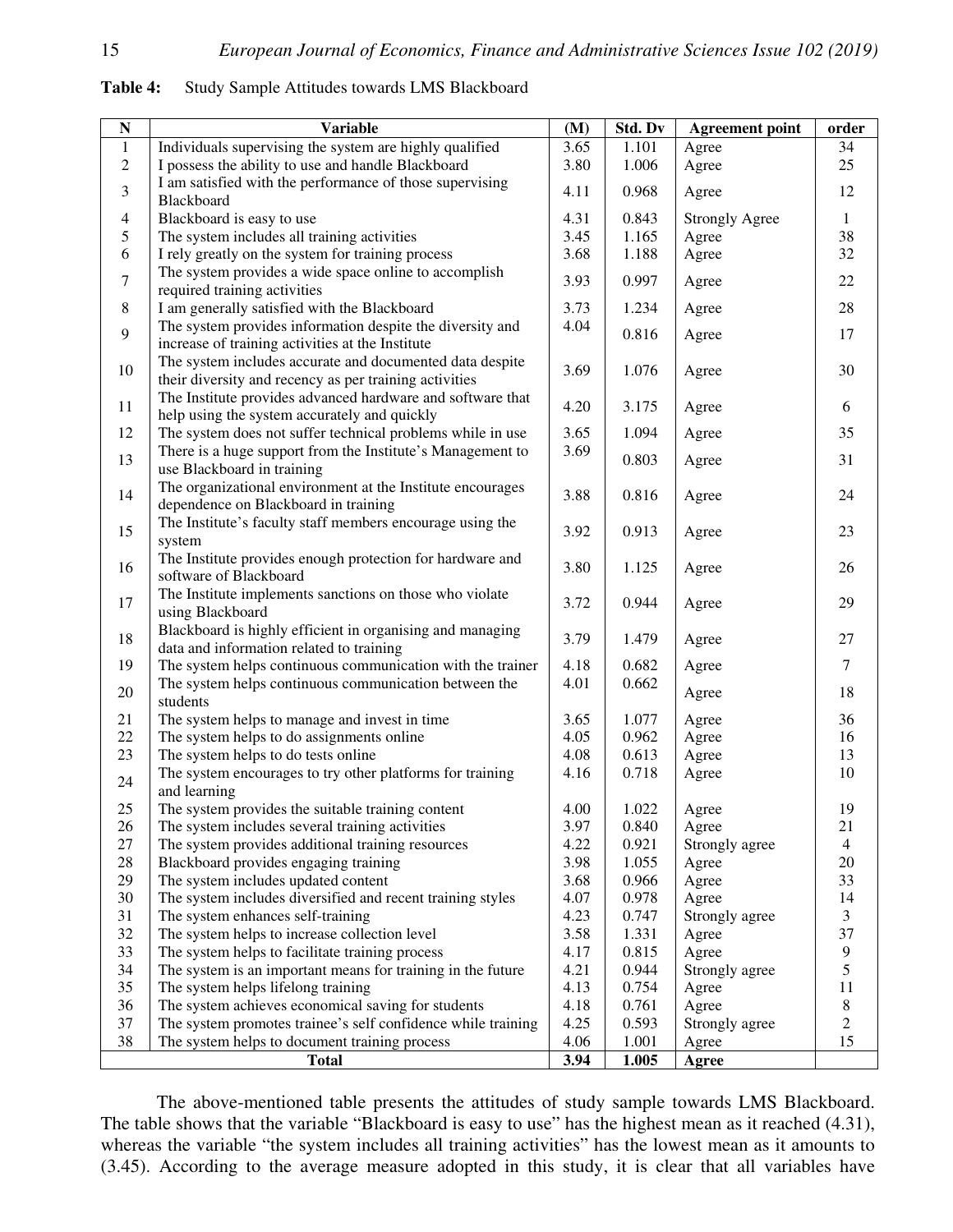arithmetical means more than (3.41) indicating (agree) and (strongly agree). The table also shows that the total means of study sample attitudes were (3.94) which indicates that the students in the preparatory programs agree to LMS. The table also illustrates that the highest five variables, indicating (strongly agree) by students (<4.21) regarding LMS Blackboard were as follows: Blackboard is easy to use (4.31), the system enhances trainee's self confidence in training (4.25), the system promote selftraining (4.23), the system provides additional training resources (4.22), and the system is considered an important training methods for the future (4.21).

### **Second: The Influence of LMS Blackboard on Training from the Points of View of Preparatory Programs Students**

To answer the second question of the study, "What is the influence of using LMS Blackboard on training from the points of view of preparatory programs students?", the following study hypotheses were tested as follows:

| <b>Correlation</b>                                                                                 | l5    |      |       | $\mathbf{R}^2$ |       | <b>Sig</b> |
|----------------------------------------------------------------------------------------------------|-------|------|-------|----------------|-------|------------|
| The influence of individuals working in the LMS Blackboard in<br>training                          | 0.159 | 2.01 | 0.159 | 0.03           | 4.05  | 0.046      |
| The influence of users' satisfaction with LMS Blackboard in training                               | 0.194 | 2.46 | 0.194 | 0.04           | 6.08  | 0.015      |
| The influence of the response of LMS Blackboard to emerging<br>developments in training            | 0.184 | 2.34 | 0.184 | 0.34           | 5.49  | 0.02       |
| The influence of the organizational environment where LMS<br>Blackboard is functioning in training | 0.057 | 4.68 | 0.057 | 0.003          | 0.514 | 0.474      |
| The influence of safety and security of LMS Blackboard in training                                 | 0.029 | 3.13 | 0.029 | 0.001          | 0.130 | 0.719      |

Table 5: Results of Linear Regression Equation

Hypotheses 1: There is a statistically significant influence at the significance level ( $\alpha \ge 0.05$ ) regarding individuals supervising LMS Blackboard. To test this hypothesis, table (5) shows the existence of a statistically significant influence at the significance level ( $\alpha = 0.05$ ) regarding individuals supervising LMS Blackboard as it reached the values (R2, R, T, ß) (0.03, 0.159, 2.01, 0.159) respectively. These values are statistically significant values; hence, the first hypothesis can be accepted. Hypothesis 2: There is a statistically significant influence at the significance level ( $\alpha \ge 0.05$ ) regarding satisfaction of LMS Blackboard users for training. To test this hypothesis, Table (5) shows the existence of a statistically significant influence at the significance level ( $\alpha = 0.05$ ) regarding satisfaction of LMS Blackboard users for training as it reached the values (R2, R, T, ß) (0.04, 0.194, 2.46, 0.194) respectively. These values are statistically significant values; hence, the first hypothesis can be accepted too.

Hypothesis 3: There is a statistically significant influence at the significance level ( $\alpha \ge 0.05$ ) regarding the response of LMS Blackboard to emerging developments in training. To test this hypothesis, table (5) shows the existence of a statistically significant influence at the significance level  $(\alpha = 0.05)$  regarding the response of LMS Blackboard to emerging developments in training as it reached the values (R2, R, T, ß) (0.034, 0.184, 2.34, 0.84) respectively. These values are statistically significant values; hence, the first hypothesis can be accepted. Hypothesis 4: There is a statistically significant influence at the significance level ( $\alpha \ge 0.05$ ) regarding the organizational environment were LMS Blackboard is functioning in training. To test this hypothesis, table (5) shows the existence of a statistically significant influence at the significance level ( $\alpha = 0.05$ ) regarding the organizational environment where LMS Blackboard is functioning in training as it reached the values (R2, R, T, B) (0.003, 0.057, 4.68, 0.57) respectively. These values are statistically insignificant values; hence, the first hypothesis can't be acepted. Hypothesis 5: There is a statistically significant influence at the significance level ( $\alpha \ge 0.05$ ) regarding safety and security of LMS Blackboard in training. To test this hypothesis, table (5) shows the existence of a statistically significant influence at the significance level  $(\alpha = 0.05)$  regarding safety and security of LMS Blackboard in training as it reached the values (R2, R,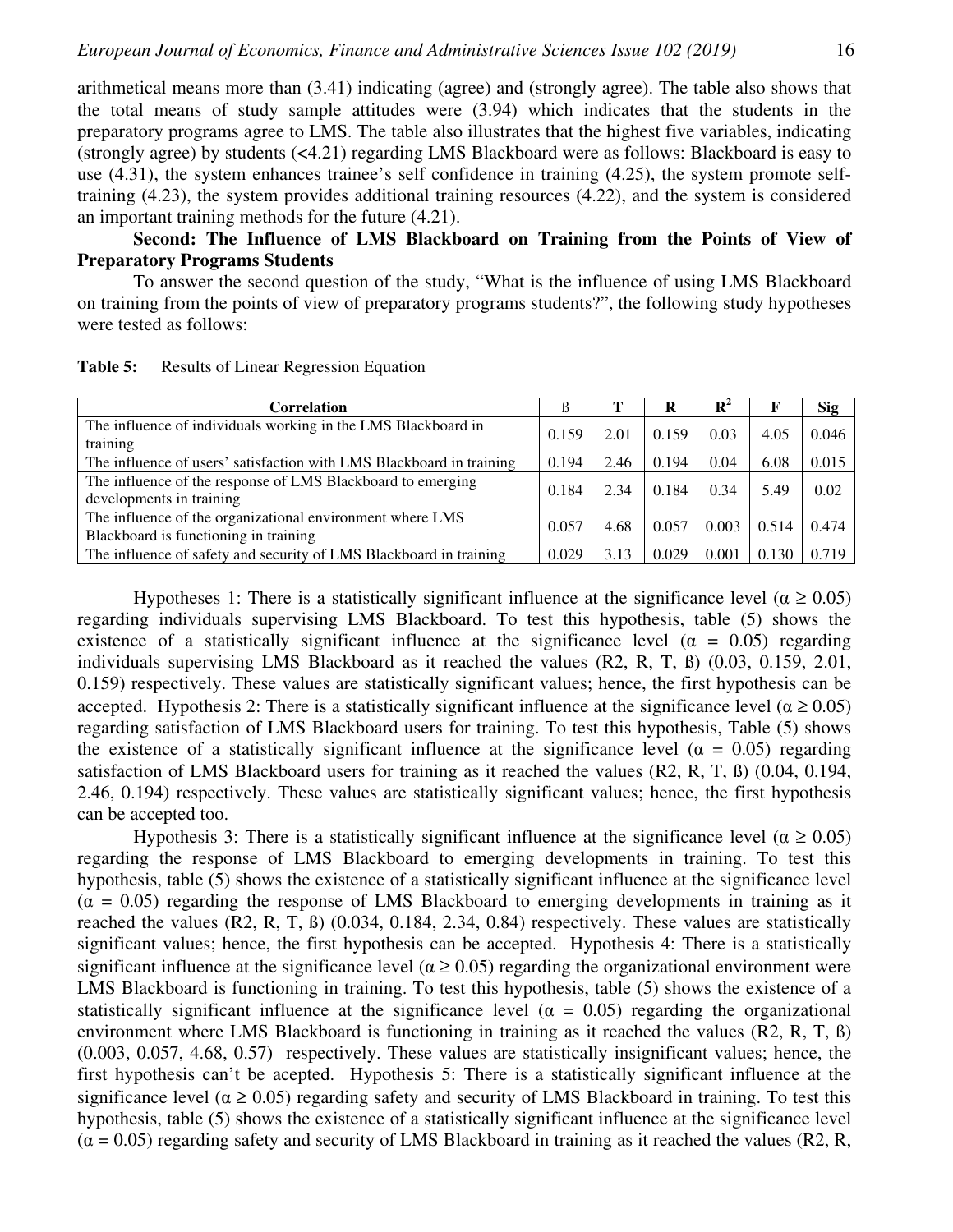T, ß) (0.001, 0.029. 3.13. 0.029) respectively. These values are statistically insignificant values; hence, the first hypothesis can't be accepted.

# **Third: The Main Obstacles Limiting the Use of LMS Blackboard in Training**

To answer the third study question; "What are the main obstacles limiting the use of LMS Blackboard in training from the viewpoint of students?", the study questionnaire included an open question with the objective of identifying the points of view of study sample regarding the main obstacles. After exploring the points of view of students, the main obstacles were summarised as follows:

- 1. Unavailability of suitable training for students to use LMS Blackboard.
- 2. Insufficient time for students to train on LMS Blackboard.
- 3. Unavailability of suitable communication means to provide technical support for LMS Blackboard.
- 4. There are no specific offices where students can go to benefit from LMS Blackboard.
- 5. Students lack the awareness regarding using LMS Blackboard at the Institute.
- 6. There is no obligation to use LMS Blackboard in all training subjects and curriculum in preparatory programs.
- 7. Lack of optimal direction from trainers regarding using LMS Blackboard.
- 8. The faculty staff members are not specialized in LMS Blackboard.
- 9. There is no suitable measurement to measure the influence of using LMS Blackboard by students in the preparatory programs.
- 10. Limited direct interaction between trainer and trainees through LMS Blackboard which limits the efficient use of the system.
- 11. There are no specialized labs that are configured to use LMS Blackboard.
- 12. Lack of follow regarding the use of LMS Blackboard by the faculty staff members.
- 13. Lack of communication and follow up to use LMS Blackboard by the system supervisors.
- 14. Limitedness of training content in some training curricula, and the faculty staff members do not update it regularly.
- 15. Instructions and requirements to use LMS Blackboard are not explained clearly.
- 16. The system is limited to subject plans, training curricula, and presentations in some training subjects and curricula.

# **Fourth: Characteristics of Study Sample**

To recognize the characteristics of study sample regarding total usage of LMS Blackboard on a weekly basis, the academic level of students and the language used in the program, the following becomes clear:

|                      | Variable                     | <b>Frequency</b> | $\%$ |
|----------------------|------------------------------|------------------|------|
|                      | Once a week                  | 33               | 20.9 |
| Weekly usage         | $2 - 3$ times a week         | 97               | 61.4 |
| numbers              | More than $(4)$ times a week | 28               | 17.7 |
|                      | <b>Total</b>                 | 158              | 100  |
|                      | First                        | 57               | 36.1 |
| Academic Level       | Second                       | 61               | 38.6 |
|                      | Third                        | 40               | 25.3 |
|                      | <b>Total</b>                 | 158              | 100  |
|                      | Arabic                       | 59               | 37.3 |
|                      | English                      | 86               | 54.4 |
| <b>Used Language</b> | <b>Both Languages</b>        | 13               | 8.3  |
|                      | <b>Total</b>                 | 158              | 100  |

**Table 6:** frequencies and proportions of the characteristics of study sample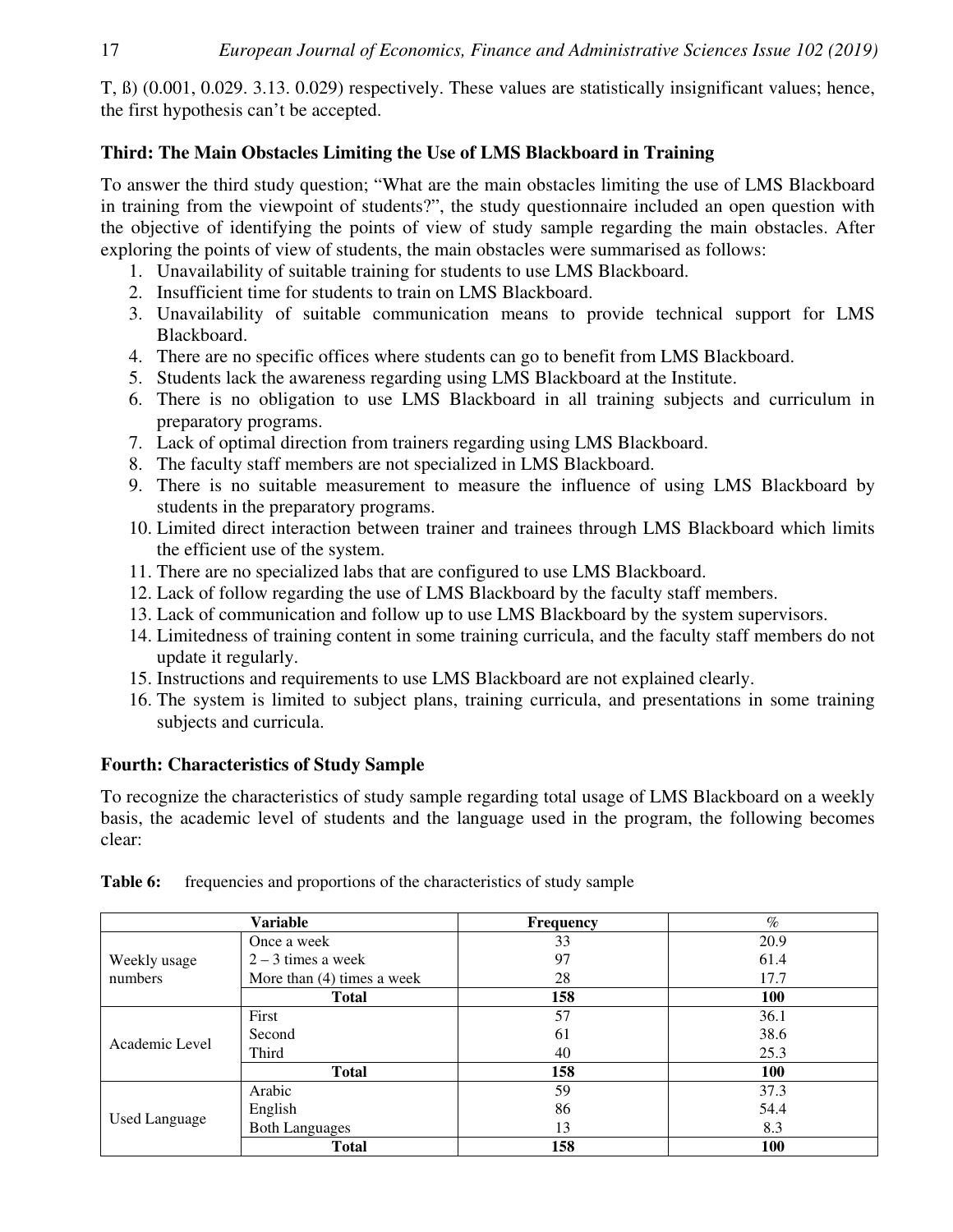The above-mentioned table (6) indicates that (61%) of study sample use the system  $2 - 3$  times a week, and (21%) use it once a week, whereas (18%) use the system more than four times a week. The table also shows that (37%) of subjects are in the second level of preparatory programs, followed by (35%) who are in the first level, whereas (25%) of them are in the third level. The table illustrates that more than half of the sample (54%) indicated that the English language is the language used in LMS Blackboard, and (37%)of the sample use the system in Arabic language, whereas (8%) of them use the system in both Arabic and English.

### **Fifth: Conclusion and Recommendation**

This study aimed to identify the attitudes of preparatory programs students at the Institute of Public Administration towards the use of LMS and its influence on training. It also aimed to recognize the main obstacles that limit the use of the system, and the main suggestions that may contribute in its implantation. Through the presentation of study data and conclusions, the most important recommendations and conclusions can be summarized as follows:

- There are positive attitudes for preparatory programs students towards LMS Blackboard, as all students' attitudes tend to agree on the importance of LMS Blackboard and its influence on training.
- The most students' attitudes that tend to strongly agree on the LMS Blackboard are represented in the system being easy to use, it enhances the student's self confidence in the training process, it promotes self-training, it provides additional training resources, and it is considered an important training means for the future.
- The individuals supervising the LMS, the users' satisfaction regarding the system and the system's response to emerging developments are the factors that have statistically significant influence on using the system for training depending on the viewpoints of the students, whereas the individuals provide help and support to students, and the students found the system response to emerging developments to be helpful.
- The organizational environment where the system is functioning and the availability of safety and security of the LMS Blackboard have no statistically significant influence on training from the points of view of students.
- There are several obstacles that limit using LMS such as lack of suitable training and enough time for training, the unavailability of clear communication means to provide technical support for the system, students lack the awareness regarding using the system, no obligations to use the system, lack of direction and guidance from the trainers, and lack of follow-up and measurement to measure the influence of using LMS Blackboard in training.
- The usage of LMS Blackboard by the students in the preparatory programs at the Institute is suitable as they use it  $2 - 3$  times a week. More than half study sample use the system in English language; something which may support implementing all programs at the Institute in the English language.

Based on the most important previous conclusions, the study may propose the following recommendations:

- Students should be trained to use the LMS Blackboard in different methods especially through different training and learning media.
- Obligation to use LMS Blackboard in all preparatory programs.
- Faculty staff members and students should be educated on the importance of using LMS Blackboard, its role and influence on training process.
- The Institute should continue to provide all LMS Blackboard requirements whether modern hardware or software.
- The Institute should expand the implementation of LMS Blackboard in all training activities.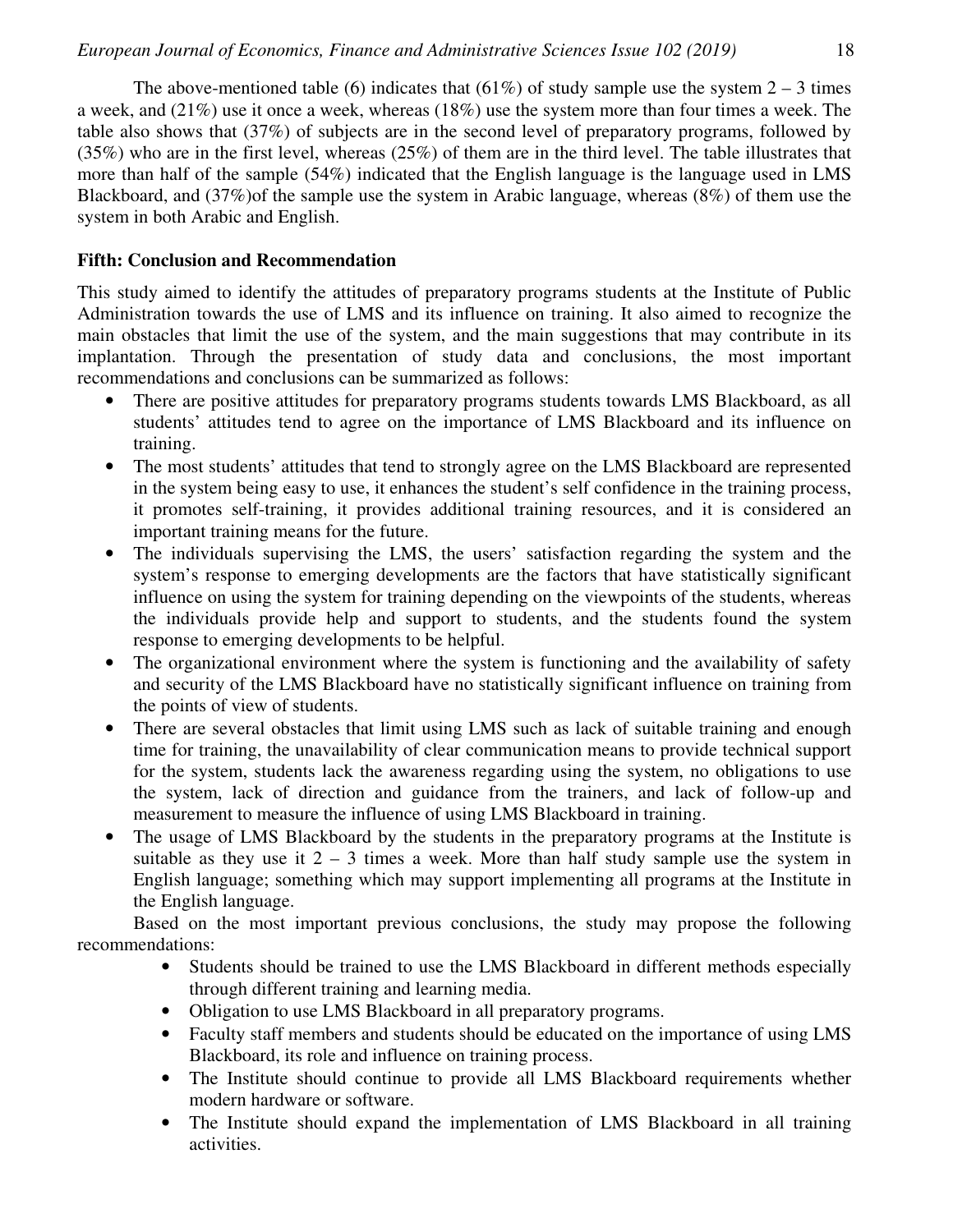- Faculty staff members and students should be encouraged to use LMS Blackboard by providing different moral and material incentives.
- Usage of LMS Blackboard should be followed up on regular basis in a way that enables to solve the problems facing it and benefit from it optimally.
- To benefit from different experiments and practices of LMS Blackboard in different educational and training institutions in KSA and abroad in order to develop its use at the Institute.
- The Institute should establish a role model in implementing LMS Balckboard in the preparatory programs to use and benefit from it efficiently. This will achieve economic savings and flexibility in implementing training process.

### **Sixth: Future Studies**

In the light of the attained study conclusions and recommendations, the researcher suggests the following future studies:

- 1. Studying the attitudes of faculty staff members towards the implementation of LMS Blackboard at the Institute.
- 2. Studying the requirements to implement LMS Blackboard at the Institute.
- 3. A comparative study between the implementation of LMS Blackboard at the IPA and other educational and training institutions inside and outside the KSA.
- 4. Studying the main parameters to implement LMS Blackboard from the points of view of faculty staff members and students in the preparatory programs.
- 5. Studying the influence of implanting LMS Blackboard on the performance of faculty staff members at the Institute.

# **References**

- [1] Abdulrahman, T., (2013). A Guide to the Design and Implementation of Research in Social Sciences: An Applied Approach to Building Research Skills, Riyadh: Institute of Public Administration.
- [2] Agarwal, S., & Lenka, U. (2018). Managing Organization Effectiveness Through E-Human Resource Management Tool-E-Learning: Indian Cases A Qualitative Approach. PEOPLE: International Journal of Social Sciences, 4(1), 298-312.
- [3] Alamro, R., (2012). The reality of the use of students and faculty members in the teaching technology department of the Blackboard Learning Management System, Master's thesis unpublished, Riyadh: King Saud University.
- [4] Alghamdi, K., (2008). Blended Education, Journal of Humanities, 5, 35-40.
- [5] Aljarrah, A. (2011). University of Jordan Students' Attitudes toward Using Blackboard Software in their learning, Educational Science Studies, 38(4), 1293-1304.
- [6] Alobiedat, A., Saraierh, R., (2010). The Student's Attitude toward Use Platform as Learning Resources at University of Grandad, Review of European Studies, 2(2), 236-244.
- [7] Alqahtani, R and Alturki, O., (2018). Measuring the perceptions of postgraduate students at the Faculty of Education at King Saud University for the benefit and ease of use of the elements of the learning management system according to the acceptance model of technology, International Specialized Journal, 7 (5), 39-50.
- [8] Alrandi, B., and Abaelkhil, A. (2016). Students' attitudes towards using Blackboard for elearning by undergraduate students at the Faculty of Social Sciences, Kuwait University, Journal of Research in Library and Information Science, 16, 301-329.
- [9] Alsadhan, A., (2015). Attitudes of students and faculty members at the Faculty of Computer and Information Sciences at Imam Muhammad bin Saud Islamic University towards the use of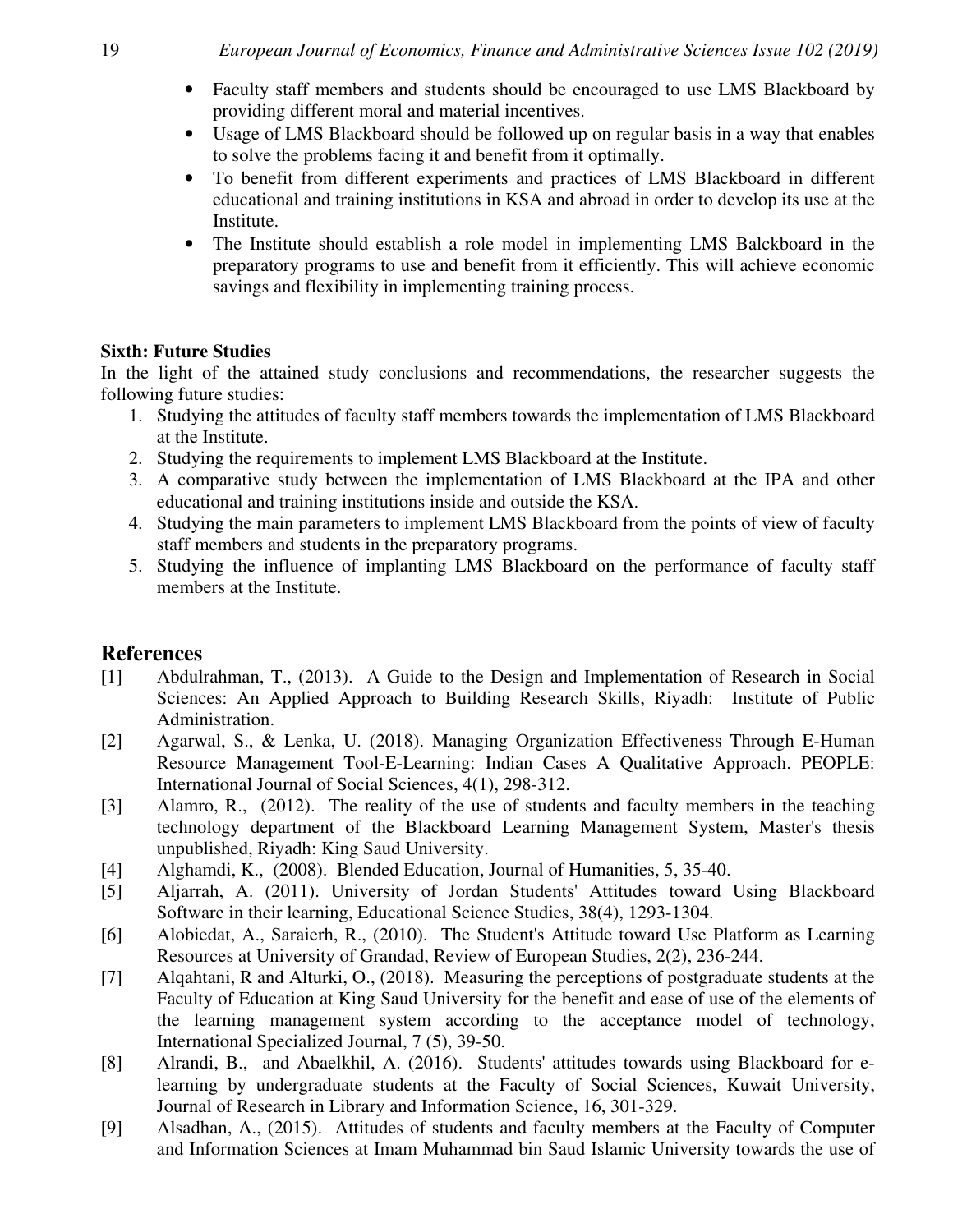the e-learning management system Blackboard and its relation to some variables, Journal of Educational Sciences, 2, 223-278.

- [10] Alshehri, A. (2018). Reality Use of the Blackboard Board at King Khalid University by English Language Students, Journal of King Khalid University for Educational Sciences, 29 (1), 382-403.
- [11] Alsherman, A., (2015). Blended Learning and Reverse Learning, Amman: Dar Al Masirah for Publishing, Distribution and Printing.
- [12] Alturki, U., A. Aldraiweesh and Kinshuk, 2016. Evaluating the usability and accessibility of LMS "blackboard" at King Saud university. Contemporary Issues in Education Research, 9(1): 33-44. Available at: https://doi.org/10.19030/cier.v9i1.9548.
- [13] Anakwe, U. and Kessler, E. (2001). Receptivity to distance Learning: The effect of technology, reputation, constraints, and learning preferences. Journal of Research on Computing in Education, 33, 263-279.
- [14] Back, D., Behringer, F., Haberstroh, N., Ehlers, J., Sostmann, K, Peters, H. (2016). Learning Management System and E-learning Tools: An Experience of Medical Students' Usage and Expectations," International Journal of Medical Education, pp. 267-273.
- [15] Binyamin, S., Rutter, M., and Smith, S. (2019). Extending the Technology Acceptance Model to Understand Students' Use of Learning Management Systems in Saudi Higher Education, International Journal of Emerging Technologies in Learning, 14(3), 4-21.
- [16] Daniel, J. (2016). Fundamentals of Sample Selection in Scientific Research: Practical Guidelines for Conducting Research Sample Choices, Translation Dr.. Tariq Abdulrahman, Riyadh: Institute of Public Administration.
- [17] Davis, F. D. (1989). Perceived usefulness, perceived ease of use, and user acceptance of information technology. MIS Quarterly, 13,318–339.
- [18] Ebrahim, M. (2019). Investgating Readiness for Acceptance of Change for The Adoption of Blackboard LMS at prince Sattam Bin Abdulaziz University, Saudi Arabia, International Journal of Education and Practice, 6(4), 219-226.
- [19] Ettinger, A., Holton, V., and Blass E. (2006). E-learner experiences: Key questions to ask when considering implementing e-learning. Industrial and commercial Training. 38(3), 143-147.
- [20] Gharawy, M., (2019). Factors affecting the acceptance of e-training by public sector employees in Saudi Arabia, Journal of Public Administration, 59 (2), 219-273.
- [21] Groveman, A.; Slavin, M. and Kulik, M. (2007). Blended Learning: Benefits, Challenges and Methods, The Fourth Annual NJEDge Technology in Education Conference from 31 Oct. - 2 Nov. http://www.njedge.net/conference2007/session2.html.
- [22] Hassan, S. (2019). The Way to Success and Personal Development, Amman: Dar Al Khaleej Publishing and Distribution.
- [23] Hijazi, S.; Crowley, M.; Smith, M. and Shaffer, C. (2006). Maximizing Learning by Teaching Blended Courses, ASCUE Conference, PP: 67-73. Retrieved from:
- [24] http://citeseerx.ist.psu.edu/viewdoc/download?doi=10.1.1.474.9793&rep=rep1&type=pdf.
- [25] Institute of Public Administration, (1430H). Institute of Public Administration, Founding and Development, Riyadh: Institute of Public Administration.
- [26] Islam, A. (2013). Investigating e-Learning System Usage Outcomes in the University Context," Computers & Education, 96(1), 387-399.
- [27] Jones, G. & Jones, B. (2005). A Comparison of Teacher and Student Attitudes Concerning Use and Effectiveness of Web-based Course Management Software. Educational Technology & Society, 8 (2), 125-135.
- [28] Kanfer, R., & Ackerman, P. L. (2004). Aging, Adult Development, and work motivation. Academy of Management Review, 29(3), 440-458.